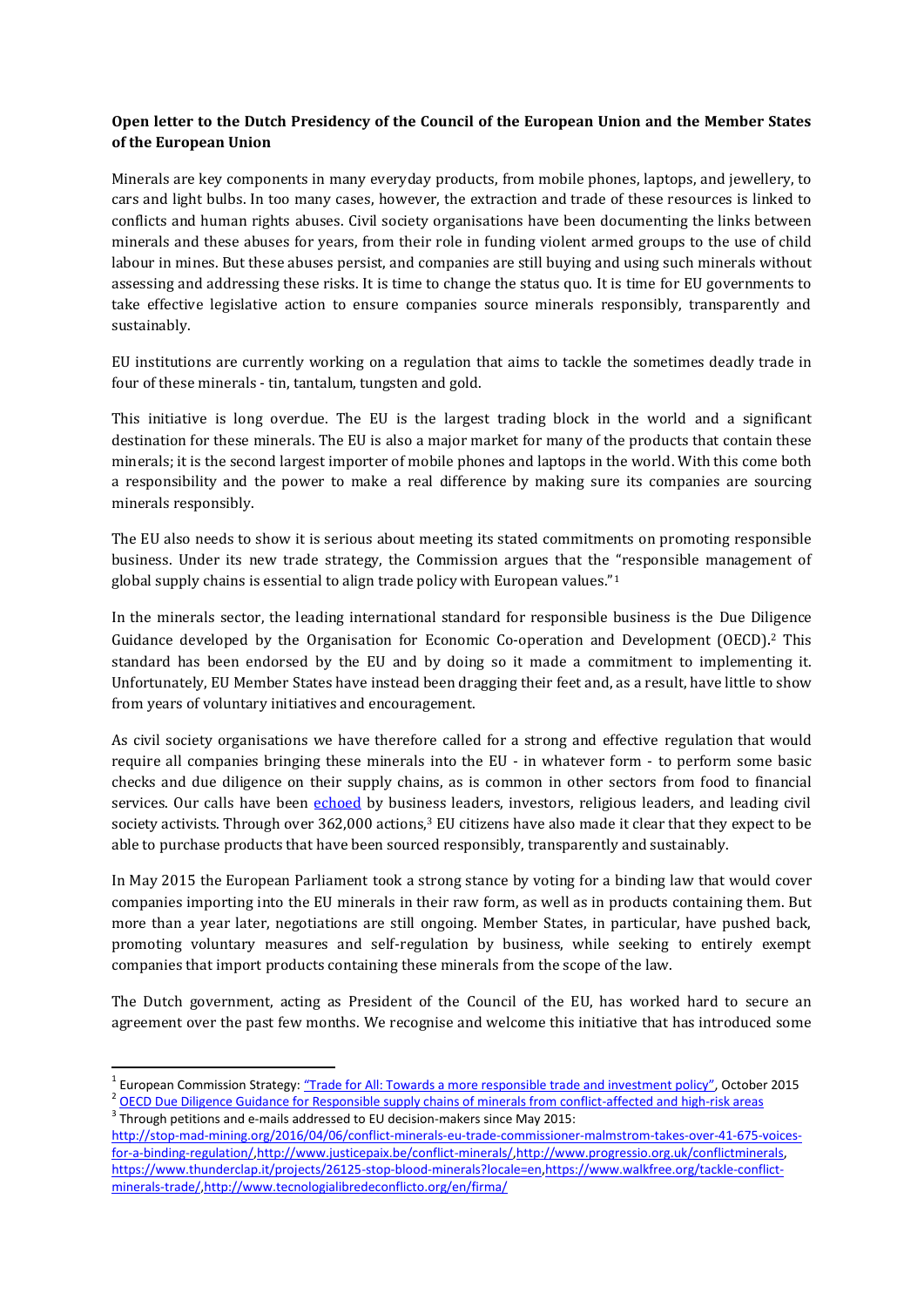much needed momentum into negotiations, but there is still work to be done to find an agreement that will effectively tackle the conflict and human rights risks in the mineral supply chains.

## **Including companies that import products containing minerals in the regulation will be vital to its effectiveness and impact.**

Many of the minerals that risk being linked to human rights abuses and conflict enter the EU inside manufactured products, and it is as a major destination for such products that the EU exerts its most significant commercial leverage over the supply chain. Companies that import these products must be covered by the regulation if the EU is to establish an effective due diligence system which prompts companies throughout the supply chain to identify and mitigate the risk of contributing to conflict and human rights violations through their business activities. The OECD Due Diligence system is specifically designed to include companies along the entire supply chain. This ensures responsibilities are distributed fairly and manageably while building the critical mass and momentum needed to develop joint industry programmes and collaboration that make due diligence easier and more efficient for everyone.

We are calling on the Council to listen not only to the European Parliament, but also to the many activists, investors, civil society, and citizens that have called for a strong and effective EU law. At a minimum, this means a regulation that covers companies that import into the EU minerals in their raw form as well as companies that import products containing these minerals.

We also urge the Dutch government to make full use of its remaining time as President of the Council of the EU and continue to facilitate a constructive dialogue between the co-legislators. There is still time to deliver the regulation that the EU, and the communities that provide the resources upon which we are increasingly dependent, both deserve and need.

Yours sincerely,

- 1 Amnesty International
- 2 Global Witness
- 3 ACCIÓN LIBERADORA, Fundación / member of REDES-ONGD
- 4 ACCION MARIANISTA PARA EL DESARROLLO, FUNDACION / member of REDES-ONGD
- 5 Acción verapaz / member of REDES-ONGD
- 6 ACRESCERE, FUNDACIÓN / member of REDES-ONGD
- 7 Action Aid
- 8 AES-CCC
- 9 Afro-Asiatisches Institut in Wien
- 10 Agir Ensemble pour les Droits de l'Homme
- 11 Alboan
- 12 AMANI , Laicos Combonianos por el Sur / member of REDES-ONGD
- 13 AMARANTA, Fundación de Solidaridad / member of REDES-ONGD
- 14 AMI ONLUS (Associazione Maendeleo-Italia ONLUS)
- 15 Amigos de la Tierra Spain
- 16 AMSALA / member of REDES-ONGD
- 17 Associazione Comunità Papa Giovanni XXIII
- 18 Associazione Tumaini un Ponte di Solidarietà
- 19 BAJAR A LA CALLE SIN FRONTERAS / member of REDES-ONGD
- 20 BAJAR A LA CALLE SIN FRONTERAS / member of REDES-ONGD
- 21 BENITO MENI, FUNDACIÓN / member of REDES-ONGD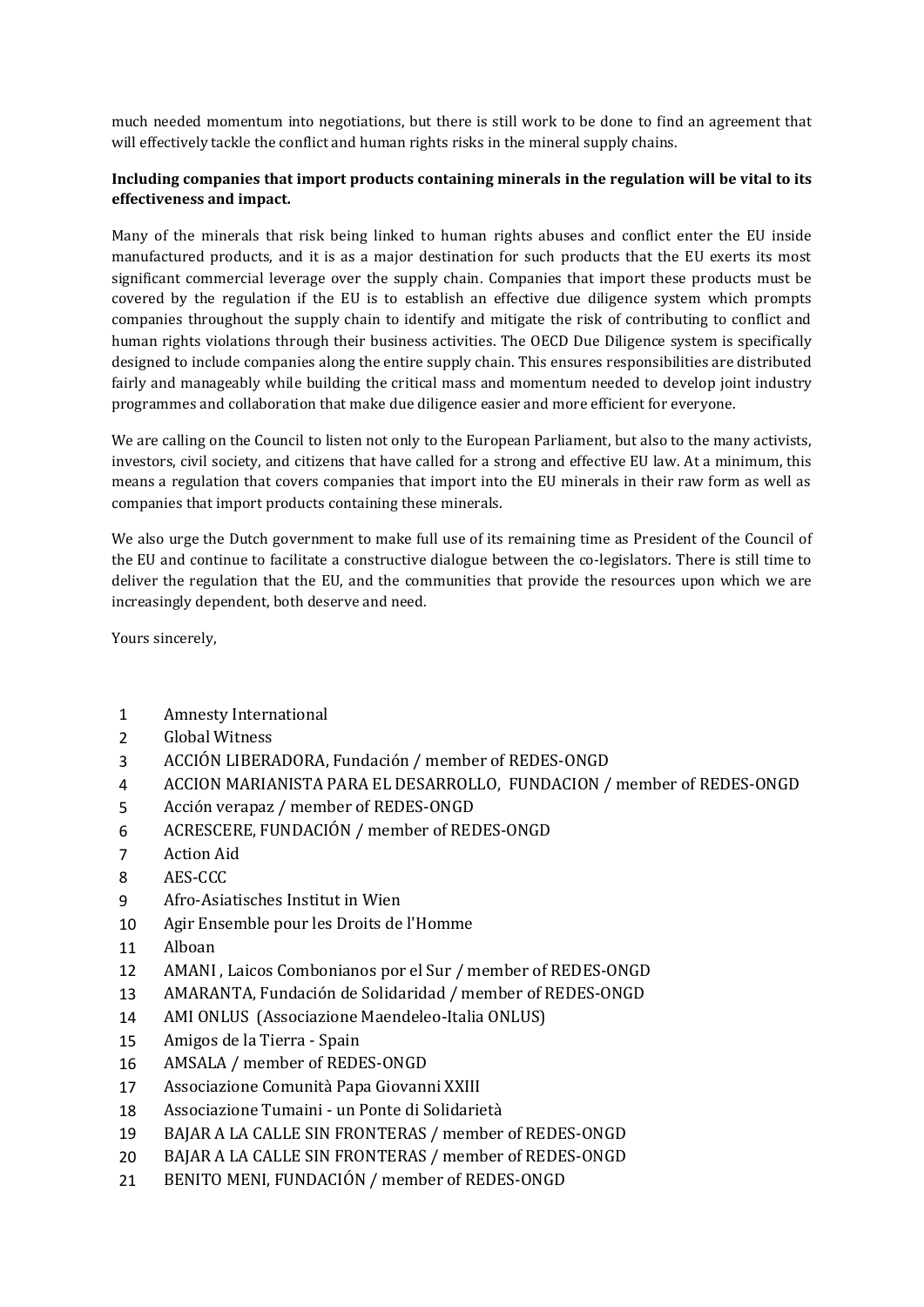- Berne Declaration, Switzerland
- Broederlijk Delen (Belgium)
- Bruder und Schwester in Not Diözese Innsbruck, Austria
- BUEN PASTOR / member of REDES-ONGD
- Business & Human Rights Resource Centre
- CALASANCIO ONG / member of REDES-ONGD
- CCFD-Terre Solidaire
- CEEweb for Biodiversity
- Celim Milano
- Christian Aid
- Christliche Initiative Romero
- CIDSE
- CMSR Centro Mondialità Sviluppo Reciproco
- Comissió Justícia i Pau Barcelona
- Comitato delle associazioni per la Pace e i Diritti Umani
- Comitato trentino NOPPAW
- Commission Justice et Paix Belgique francophone
- COMPASIÓN, SOCOES / member of REDES-ONGD
- Coordinamento Associazioni della Vallagarina per l'Africa
- CORAZONISTAS, FUNDACIÓN / member of REDES-ONGD
- Cordaid
- COVIDE-AMVE / member of REDES-ONGD
- CRUZ BLANCA, Fundación / member of REDES-ONGD
- CSD CONGREGACIÓN DE SANTO DOMINGO / member of REDES-ONGD
- CVM Comunità Volontari per il Mondo
- Danish Confederation of Trade Unions
- Delwende, ONGD / member of REDES-ONGD
- Diakonia
- DIGNIDAD Y SOLIDARIDAD / member of REDES-ONGD
- DKA Austria
- ECOSOL SORD / member of REDES-ONGD
- ENTRECULTURAS / member of REDES-ONGD
- ESTEBAN G. VIGIL, FUNDACIÓN / member of REDES-ONGD
- EurAc
- European Coalition for Corporate Justice ECCJ
- FASFI FUNDACIÓN AYUDA SOLIDARIA / member of REDES-ONGD
- Federazione Organismi Cristiani di Servizio Internazionale Volontario -FOCSIV
- FIDH
- Finance & Trade Watch, Austria
- FISC FUNDACIÓN INTERNACIONAL DE SOLIDARIDAD COMPAÑÍA DE MARÍA / member of REDES-ONGD
- FONDAZIONE INTERNAZIONALE BUON PASTORE ONLUS
- Forest Peoples Programme, United Kingdom
- Forschungs- und Dokumentationszentrum Chile-Lateinamerika e.V
- FRATERNIDAD MISIONERA DEL SAGRADO CORAZÓN / member of REDES-ONGD
- Friends of the Earth Europe
- FUNDACIÓN AMIGÓ / member of REDES-ONGD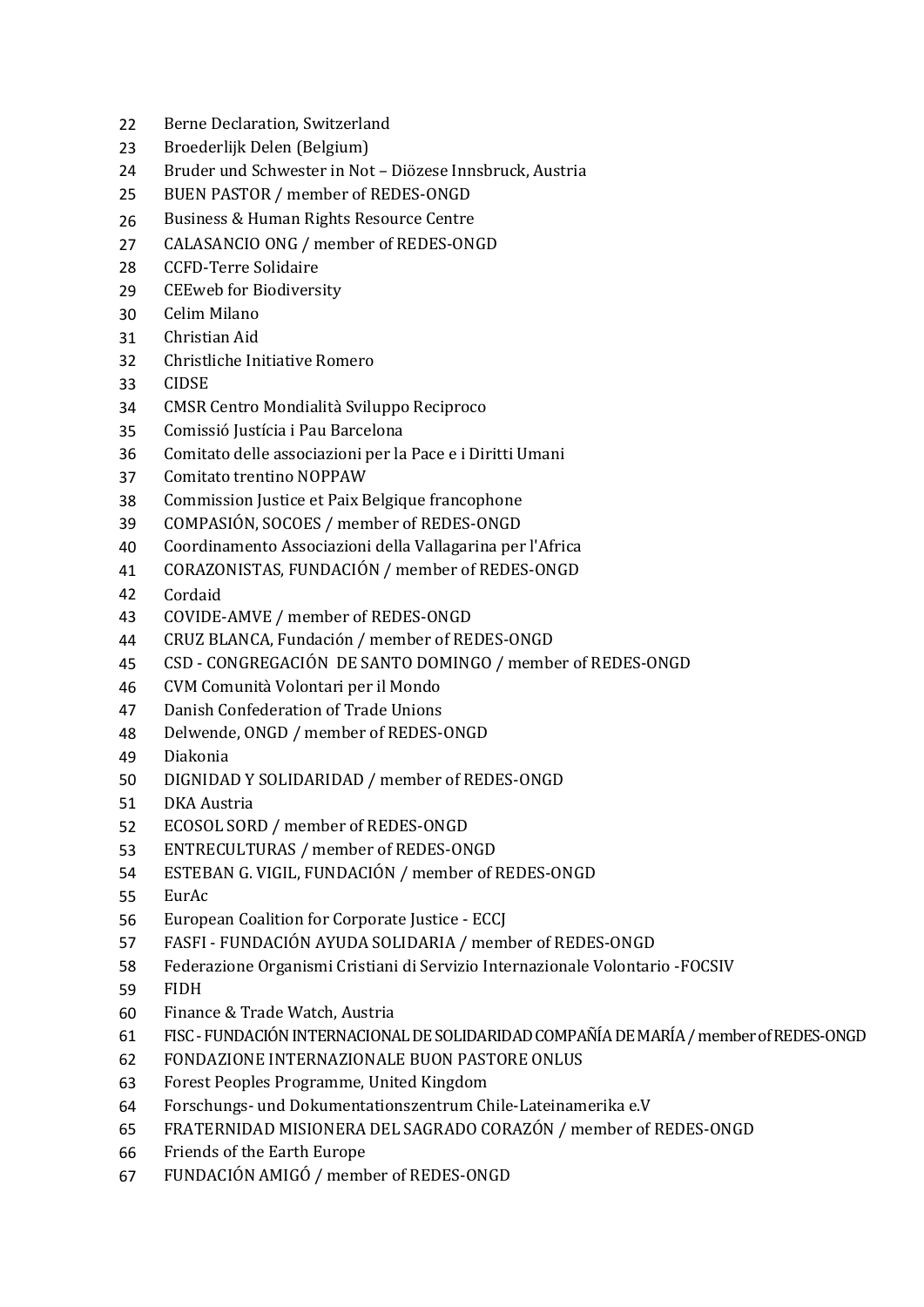- Fundación Mainel
- FundEO, FUNDACION ENRIQUE DE OSSÓ / member of REDES-ONGD
- FUNESO, FUNDACION EDUCATIVA SOLIDARIA / member of REDES-ONGD
- German Watch
- Gruppo Autonomo Volontari per la Cooperazione e lo Sviluppo del Terzo Mondo
- HAREN ALDE / member of REDES-ONGD
- Institute of Global Responsibility Poland
- ITAKA, FUNDACION / member of REDES-ONGD
- Jesuit European Social Center JESC
- Jesuit Missions
- Jesuit Refugee Service International Office
- JUAN CIUDAD ONGD para la salud / member of REDES-ONGD
- KARIT Solidarios por la paz / member of REDES-ONGD
- KOO- Koordinierungsstelle der Österr. Bischofskonferenz f. internationale Entwicklung und Mission
- KORIMA CLARETIANAS SUR / member of REDES-ONGD
- La Bretxa
- LADESOL, LAZOS DE SOLIDARIDADFUNDACION / member of REDES-ONGD
- LARES, FUNDACION / member of REDES-ONGD
- Latin American Mining Monitoring programme LAMMP
- London Mining Network
- MADRESELVA, Fundación / member of REDES-ONGD
- MARY WARD, FUNDACIÓN / member of REDES-ONGD
- MERCEDARIAS MISIONERAS DE BERRIZ MMB / member of REDES-ONGD
- Milieudefensie, Friends of the Earth Netherlands
- Misereor
- MISIÓN SIN FRONTERAS, Amigos de Comboni / member of REDES-ONGD
- OCASHA, Cristianos con el Sur / member of REDES-ONGD
- Ökumenisches Netz Zentralafrika
- p.h Balanced Films
- Panzi Foundation (USA
- PMU
- Polish Institute for Human Rights and Business
- Power Shift e.V
- PROCLADE BETICA, Fundación / member of REDES-ONGD
- PROCLADE CANARIAS, Fundación / member of REDES-ONGD
- PROCLADE, FUNDACIÓN / member of REDES-ONGD
- PROKARDE, / member of REDES-ONGD
- PROLIBERTAS, FUNDACIÓN / member of REDES-ONGD
- PROYDE, ASOCIACIÓN / member of REDES-ONGD
- PROYDE-PROEGA / member of REDES-ONGD
- PUEBLOS HERMANOS, PPHH / member of REDES-ONGD
- Rete Pace per il Congo
- RSJG, SAN JOSÉ DE GERONA / member of REDES-ONGD
- SAL, SOLIDARIDAD CON AMÉRICA LATINA / member of REDES-ONGD
- Scottish Catholic International Aid Fund
- SED, SOLIDARIDAD, EDUCACIÓN, DESARROLLO / member of REDES-ONGD